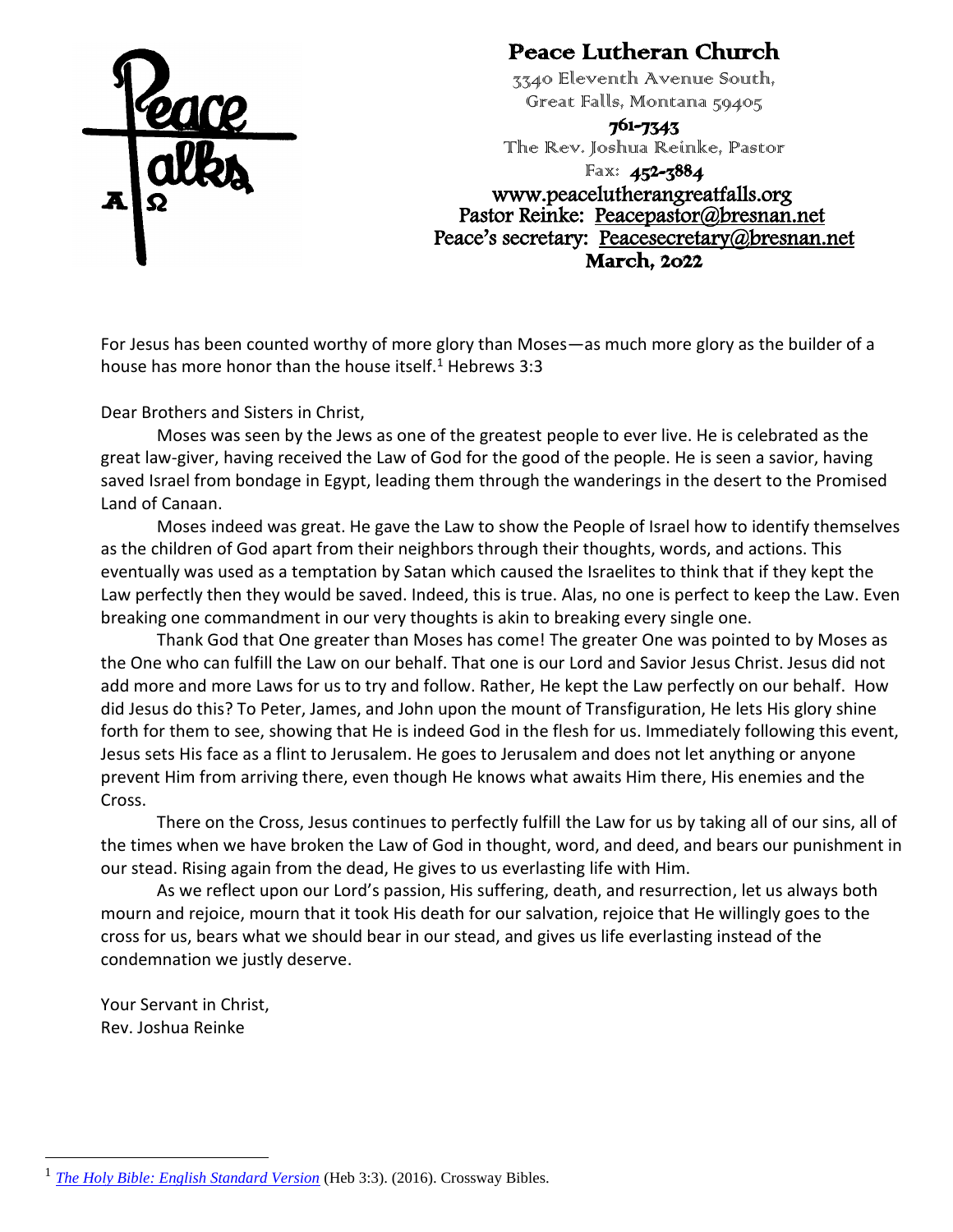**Everyone** who helps prepare, setup, and clean up after Sunday school and Bible study each Sunday **All of the ladies** who came and made fleece blankets for Denise Combs. **Everyone** who helps prepare, setup, and clean up after Wednesday soup suppers. **Val Martin, Tristin Reinke, and Gloria Creek** for playing the organ and piano during our worship services. **All those who volunteer to teach Sunday school, Bible class, and midweek classes** on Sundays and Wednesdays. **Elsie Huss** for changing the banners and paraments. **Angelika Fischer** for cleaning the church. **Everyone on the Prayer Chain** for their time and prayers. **Everyone** who has donated treats for our fellowship time. **All of the men** who volunteer to usher. **Cheri Magnuson** for cleaning the Communion linens. This list is not inclusive. Please accept our apologies if we have missed giving you credit for serving the Lord in any fashion. We know that the Lord knows your service to Him. **T H A N K S TO**

### **LWML**

- **Our next meeting will be Saturday, March 12 at 10:00 a.m. with a Bible study.** All ladies of Peace are invited and encouraged to come and join us! We will form a Nominations Committee for the elections that will be held at the May meeting. Remember your Mite Boxes!
- **Thank you to everyone who donated items and made fleece blankets for Denise Combs layettes.** There is a beautiful thank you card from her on the bulletin board. She is soooo appreciative of us continuing to collect items every year. Thank you all for the many items that were given!
- **Montana District Convention is coming up in April!** Mark your calendars for **April 29, 30 and May 1, 2022** in Helena. Our theme is "Only Jesus" based upon Mark 9:8: And suddenly, looking around, they no longer saw anyone with them but Jesus only (ESV). Watch for more details as they develop.
- **Remember that Purple Pockets are due to Linda Aguiar at the end of March**. This money goes to our missionary **Rev. Eric Stinnett** and the seminary there in Ethiopia. If you need a purple pocket, please see Elsie. Thanks for your continued support.

#### **\_\_\_\_\_\_\_\_\_\_\_\_\_\_\_\_\_\_\_\_\_\_\_\_\_\_\_\_\_\_\_\_\_\_\_\_\_\_\_\_\_\_\_\_\_\_\_\_\_\_\_\_\_\_\_\_\_\_\_\_\_\_\_\_\_\_\_\_\_\_\_\_\_\_\_\_\_\_\_ Ladies Bible study**

Even though there may be drifts of heavy wet snow on the ground, March is the beginning of Spring! Robins and mountain bluebirds will arrive by the 15th. By the end of the month fuzzy gray pussy willows are blazing the trail for future wildflowers. As amazing as the return of migratory birds and the awakening of growing plants, it cannot compare to the Lord's marvelous plan for our redemption. The Lenten series of People from Christ's Passion from the book of John will be greatly enriching to those who attend the midweek services. Make your attendance a priority!

In addition to Lenten service attendance, Friday Ladies Bible Class encourages you to join them for the study of Acts. They will meet at the home of Marge Johnsten, 3000 8<sup>th</sup> Avenue South, from 1-3pm on March 4th, 11th, and 18th. Warm smiles and hot coffee and tea are part of an enriching afternoon as they study God's Word.

Monthly lunch plans continue to be flexible. On Friday, March  $25<sup>th</sup>$  the group plans to have a bring your own sandwich lunch to Marge's home at 11:45am. If covid positivity numbers improve to 10% or less, the group will meet at the Black Bear Diner, 1420 Market Place Drive at 11:45am. After lunch the group will go to Highgate Senior Living for hymn singing and a devotion. Residents are so appreciative to have this event brought to them. Share the joy of this activity during Lent.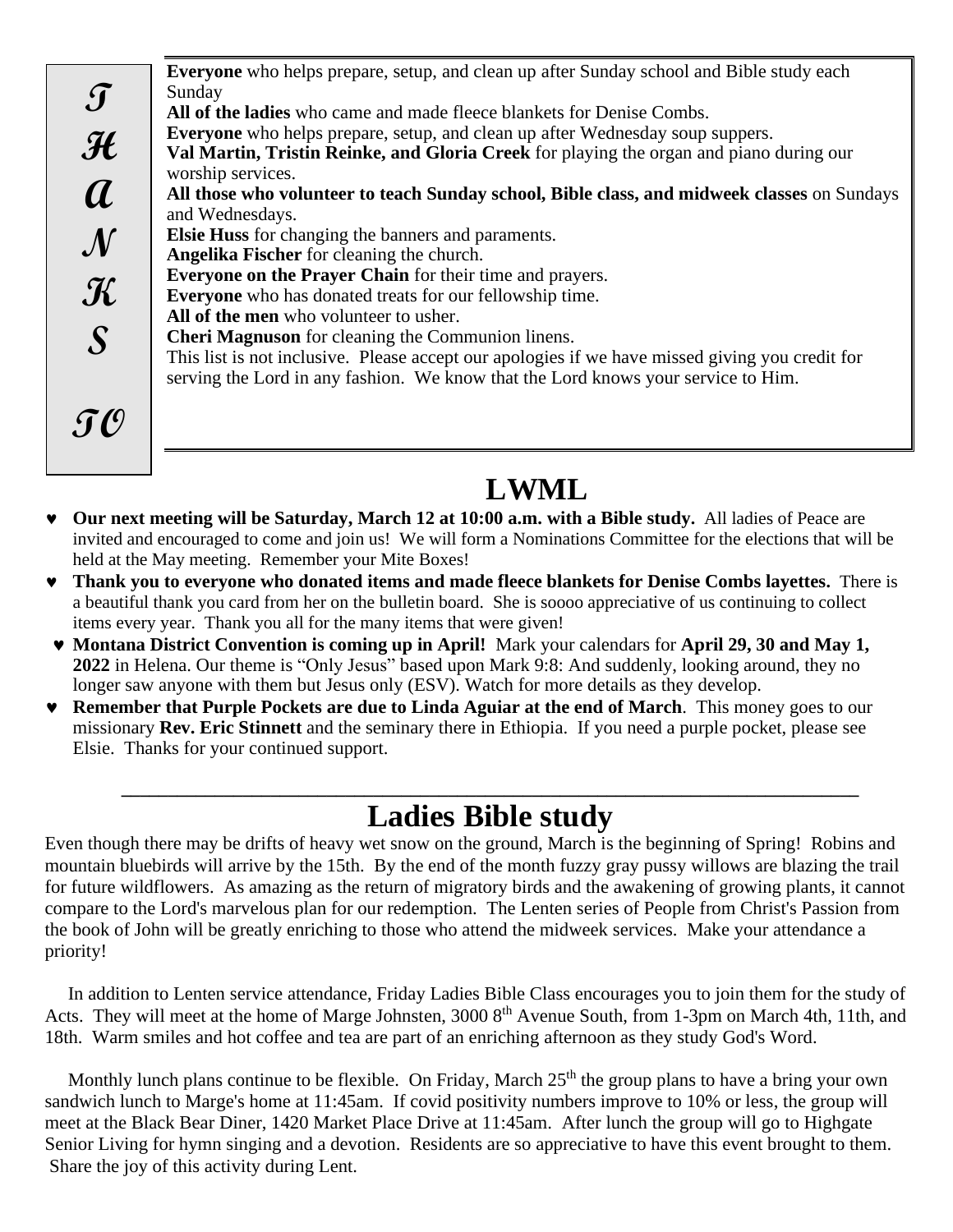

Mar. 6 Gary and Tami Creek

### *Baptismal Anniversaries*

#### March 3 Belinda Aguiar

- 3 Stephanie Blomgren
- 
- 10 Arnie Wirth<br>17 Kevin Aguia Kevin Aguiar
- 20 Michael Drummond
- 20 Leah (Huttinger) Taylor
- 20 Cheri Magnuson<br>23 Hailey McPartlin
- 23 Hailey McPartlin<br>23 Natalie Gerard
- Natalie Gerard
- 25 Aedan Lewis
- 25 Judy VanVleet
- 26 Tyler Denning<br>27 Janet Rubino
- Janet Rubino
- 28 Joshua Reinke



**INCLUDE THESE PEOPLE IN YOUR PRAYERS:** The following people are experiencing health problems:

**Ben Aagaard –** 8 year old with kidney cancer **Jody Decker** – Fort Benton **Michael Drummond –** Lupus **Rev. Mark Grunst** of Billings who has Lewy Body disease **Connie Juden Rev. Erich Kaelberer –** ALS **Ed and Sarah Ostlund,** in assisted living in Billings **Becky Schlund,** MS **Steven Schlund,** Parkinsons **Ron Van Horn** – Fort Benton **Van Oman family** – Fort Benton

#### **Designate Your Thrivent Choice Dollars by March 31st**!!

**Men's Wednesday morning Bible study** has moved to the Missouri River Diner each Wednesday. They continue to meet at 6:30 AM.

# **Ushers for March**

| March 6 --------------------------------- Arnie Gidlow |
|--------------------------------------------------------|
|                                                        |
| March 13------------------------------Greg Franczyk    |
| ---------------------------------- Tyler Denning       |
|                                                        |
|                                                        |
|                                                        |
|                                                        |
|                                                        |

# **Wee Disciples Fund Raiser**

Every third Tuesday of the month, you can help raise funds for Wee Disciples by eating at Fuddruckers! Just tell them that you want to be included in the fund raiser for Wee Disciples between **5 and 9 PM on March 15**, and Fuddruckers will give 20% of your total ticket to Wee Disciples!

# **Amazon Smile**

Pastor Reinke has created an Amazon Smile account to raise funds for Peace Lutheran . Here is the link [https://smile.amazon.com/ch/81-0305082](https://www.amazon.com/gp/f.html?C=CWZK0AZZZD4W&K=38682Y5G3WJSR&M=urn:rtn:msg:20201217181543cf9367f51a0b4505a6406cef7080p0na&R=17G707FVBQ34I&T=C&U=https%3A%2F%2Fsmile.amazon.com%2Fch%2F81-0305082%3Fref_%3Dpe_1723670_203812010&H=XTAMXORK3EJTMKAA1PP8JESEWTKA&ref_=pe_1723670_203812010). Shop from this link on Amazon, and a portion of what you spend with be donated back to Peace. This link is also on our Facebook page. If you go there, you may just click on the link and it will take you to Amazon. Thank you!

## **Camp Dates**

Camp dates are **August 11 through 14, 2022. We have a very dedicated camp committee** to help us have a great time at camp. If you want to help in anyway, please talk with pastor Reine.

## **Lent Services begin**

Peace's Lenten Services will begin this week on **Wednesday March 2** with Ash Wednesday Soup Supper at 6 PM and Worship with Communion at 7 PM. The Worship Services on Wednesdays after this will NOT have communion but we will have soup suppers each week. If you or your group are interested in signing up to host the suppers, please look at the calendar in the fellowship hall and sign up there. "Witnesses to Christ" Lenten Devotion books are available on the table in the hallway. Please take one home and read it during Lent as it enhances our worship service series this year.